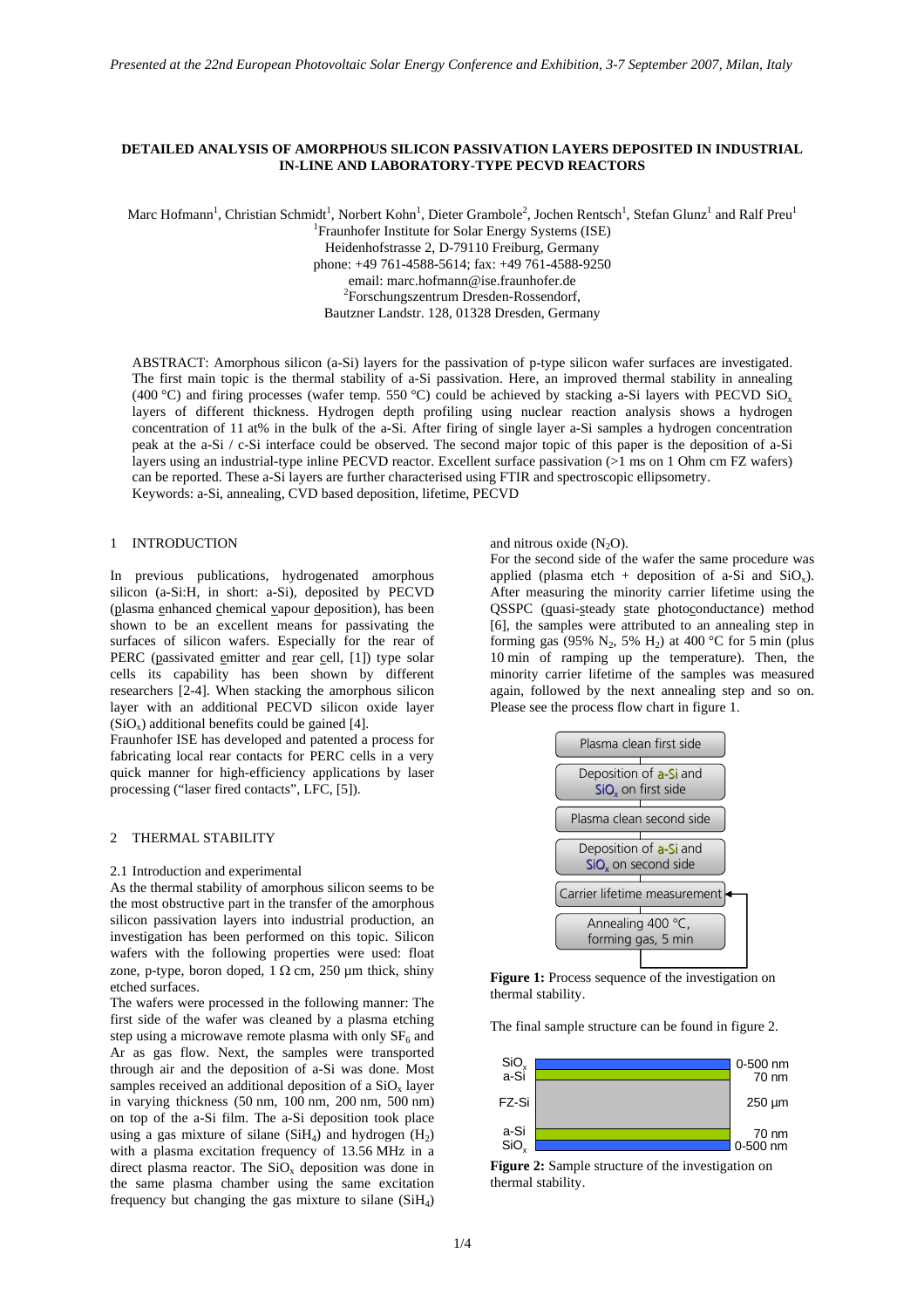2.2 Results

Initially (as-deposited), all samples showed an excellent surface passivation with lifetimes in the range of 900 us to 1600 µs. As the maximum bulk lifetime of these samples can be calculated to 2300  $\mu$ s when only Auger recombination is assumed with the Auger model by Glunz and Rein [7] the surfaces must be at a very well passivated state. Surface recombination velocities in the range of 9 cm/s to 3 cm/s can be calculated using the equation of Nagel et al. [8]. No significant difference between the single-layer a-Si and the double layer a-Si +  $SiO<sub>x</sub>$  could be observed.

After annealing for 5 min in forming gas at 400 °C most lifetime results were quite stable. Exception: the samples with lifetimes of approx. 900  $\mu$ s in the as-deposited state (samples with  $SiO_x$  thickness 50 nm and 200 nm) improved significantly to 1100 µs to 1300 µs. The samples with single layer a-Si passivation degraded a bit to approx. 900 µs.

With increasing annealing time all lifetime values degraded.

A stronger degradation could be found for the single layer a-Si passivated sample. After 30 min an approximate lifetime of 200 µs could be measured.

The stack layer samples  $(a-Si + SiO<sub>x</sub>)$  generally showed a better thermal stability compared to the single layer (a-Si) samples. No clear dependence could be found for the thickness of the  $SiO_x$  layer in the investigated thickness range. In figure 3 the effect of the described annealing on the effective minority carrier lifetime can be found.



**Figure 3:** Effective minority carrier lifetime vs. the annealing time of the samples in forming gas at 400 °C.

For the annealing of finished solar cells with local rear contacts typically a duration of approx. 10 min is sufficient which leaves the lifetime on a very high level.

## 3 HYDROGEN DEPTH PROFILING

### 3.1 Nuclear Reaction Analysis (NRA)

Hydrogen is suspected to play a crucial role in the passivation effect. Therefore, the status and change in hydrogen concentration in the passivation layer after a thermal treatment is of great interest.

Nuclear Reaction Analysis (NRA) measurements have been performed in collaboration with the Forschungszentrum Rossendorf, Germany. NRA is based on a reaction between a nitrogen isotope  ${}^{15}N$  which is accelerated to several MeV and a hydrogen atom  ${}^{1}H$  in the sample. The reaction only takes place when the nitrogen atom has a specific kinetic resonance energy (6.385 MeV). At a lower energy, no nuclear reaction will happen. At a higher energy, the nitrogen atom looses speed (energy) while passing through the first atomic layers of the film. When the nitrogen is decelerated to the resonance energy, the reaction will happen if there is a hydrogen atom to react with. The reaction of hydrogen and nitrogen will finally lead to a  ${}^{12}$ C atom and an alpha and a gamma quantum that are radiated. The reaction equations are as follows

$$
{}^{15}N + {}^{1}H \rightarrow {}^{16}O^* \rightarrow {}^{12}C^* + \alpha
$$
  

$$
{}^{12}C^* \rightarrow {}^{12}C + \gamma.
$$

Counting the measured gamma quanta for a certain nitrogen kinetic leads to the hydrogen concentration and the depth profile [10].



**Figure 4:** Measurement principle of the NRA technique (after [9]).

3.2 Hydrogen profiles of single layer a-Si samples

The NRA measurements have shown a high hydrogen concentration in the as-deposited a-Si layer of approx. 11 at%. After annealing a slightly lower concentration of approx. 9 at% can be found. The shape of the hydrogen distribution within the a-Si layers is almost the same with a quite stable H concentration in the a-Si bulk, very low values in the c-Si bulk in the order of 0 to 1 at% and a quite strong decline at the interface. As the measuring method is averaging over 8 nm in depth and the measurement spot is approx.  $2*4$  mm<sup>2</sup>, the measured signal always is an average value.



**Figure 5:** Hydrogen depth profile of a crystalline silicon substrate (c-Si) with amorphous silicon layer (a-Si) on top. Profiling at samples directly after deposition and with different post-deposition thermal treatments (annealing in forming gas at 400 °C for 5 min and firing in fast firing oven at a peak temperature of 550 °C for  $\sim$ 3 s).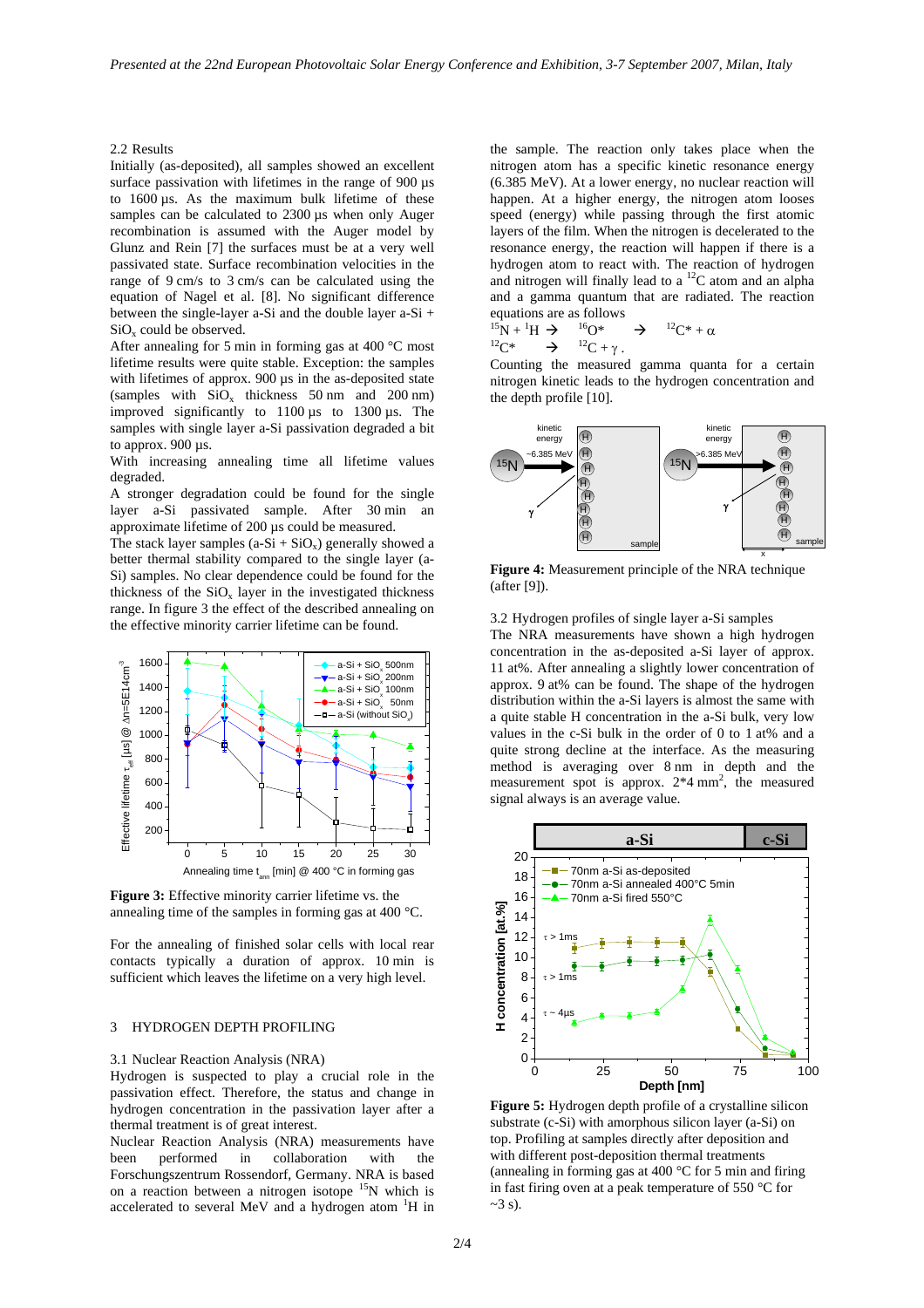The sample that was fired at a peak temperature of 550 °C (real wafer temperature) is strongly effected by the thermal processing. The a-Si bulk hydrogen content is lowered to approx. 4 at%. A strong hydrogen accumulation at the a-Si / c-Si interface could be observed with a peak hydrogen concentration of 14 at%. This accumulation typically leads to blistering at the a-Si / c-Si interface and depassivates the sample's surfaces. This effect is expected to enhance when accelerated temperatures or prolonged times are used.

# 3.3 Hydrogen profiles of a-Si/ $SiO<sub>x</sub>$  stack layers

In section 2 an increased thermal stability of the amorphous silicon passivation could be observed when the a-Si layer was stacked with an additional PECVD  $SiO<sub>x</sub>$  layer. Therefore, the hydrogen depth profile of such a stack layer system is investigated as well.

In figure 6 the depth profiles of a single layer a-Si sample and a stack layer system can be found. Both samples have been fired at a sample temperature of 550 °C for approx. 3 s.



**Figure 6:** Hydrogen depth profile of a crystalline silicon substrate (c-Si) with a-Si (black) or a stack of  $a-Si$  +  $\text{PECVD-SiO}_x$  (red) on top. For orientation a scheme of the layer systems can be seen above the graph indicating the different areas in the graph.

The most dominant observation is the decreased height of the hydrogen concentration peak at the a-Si / c-Si interface and the higher hydrogen concentration in the a-Si bulk compared to the single layer a-Si sample.

The samples' minority carrier lifetimes were approx. 340  $\mu$ s (a-Si + SiO<sub>x</sub> stack system) and 4  $\mu$ s (single layer a-Si passivation). A correlation between the hydrogen concentration at the a-Si / c-Si interface and the minority carrier lifetime seems to be possible.

Blistering was visible without magnification after higher firing temperatures at single layer a-Si samples. At 550 °C sample temperature the hydrogen clustering effect seems to be just starting.

# 4 A-SI DEPOSITION USING AN INDUSTRIAL IN-LINE PECVD REACTOR

## 4.1 Introduction

The deposition of high-quality passivating amorphous silicon in a small laboratory-type direct plasma PECVD reactor has been proved earlier [4]. For implementation of the a-Si passivation process it is necessary to transfer

the deposition process to high-throughput equipment. In our investigation a SiNA machine from Roth&Rau has been used (SiNA XS). This PECVD tool exhibits plasma excitation by microwaves that are introduced into the reactor by linear antennas. In our case two linear antennas in series were applied. Please find a photograph of our SiNA tool in figure 7.



**a-Si c-Si substr.**<br>**Figure 7:** Photograph of the Roth&Rau SiNA tool used<br>**a-Si c-Si substr.** for the deposition of a-Si layers using an industrial for the deposition of a-Si layers using an industrial PECVD reactor within this investigation.

The Roth&Rau SiNA is typically used for the deposition of the anti-reflecting silicon nitride  $(SiN_x:H)$  films used on standard industrial solar cells for the front side deposition. Therefore, it is a well-known tool that is available in many solar cell fabs around the globe.

#### 4.2 Lifetime investigation

The first topic one is typically interested in is the surface passivation quality of a-Si layers deposited with the industrial PECVD tool. Therefore, high-quality silicon wafers with the following characteristics were used: float zone, p-type, boron doped,  $1 \Omega$  cm,  $250 \mu$ m thick, shiny etched surfaces.

After cleaning the surfaces in a wet chemical RCA bath sequence, amorphous silicon has been deposited sequentially on both surfaces. Next, the minority carrier lifetimes were measured with the QSSPC technique leading to lifetimes up to  $>1$  ms ( $<10$  cm/s). Please find the lifetime result of one of the best samples in figure 8.



Minority carrier density ∆n [cm<sup>-3</sup>]

**Figure 8:** Effective minority carrier lifetime vs. the minority carrier density of one of the best samples with a-Si passivation deposited in the industrial in-line PECVD reactor and sample structure.

## 4.3 FTIR analysis

Fourier transformed infrared spectroscopy (FTIR) offers a means to characterise the composition of thin layers. In